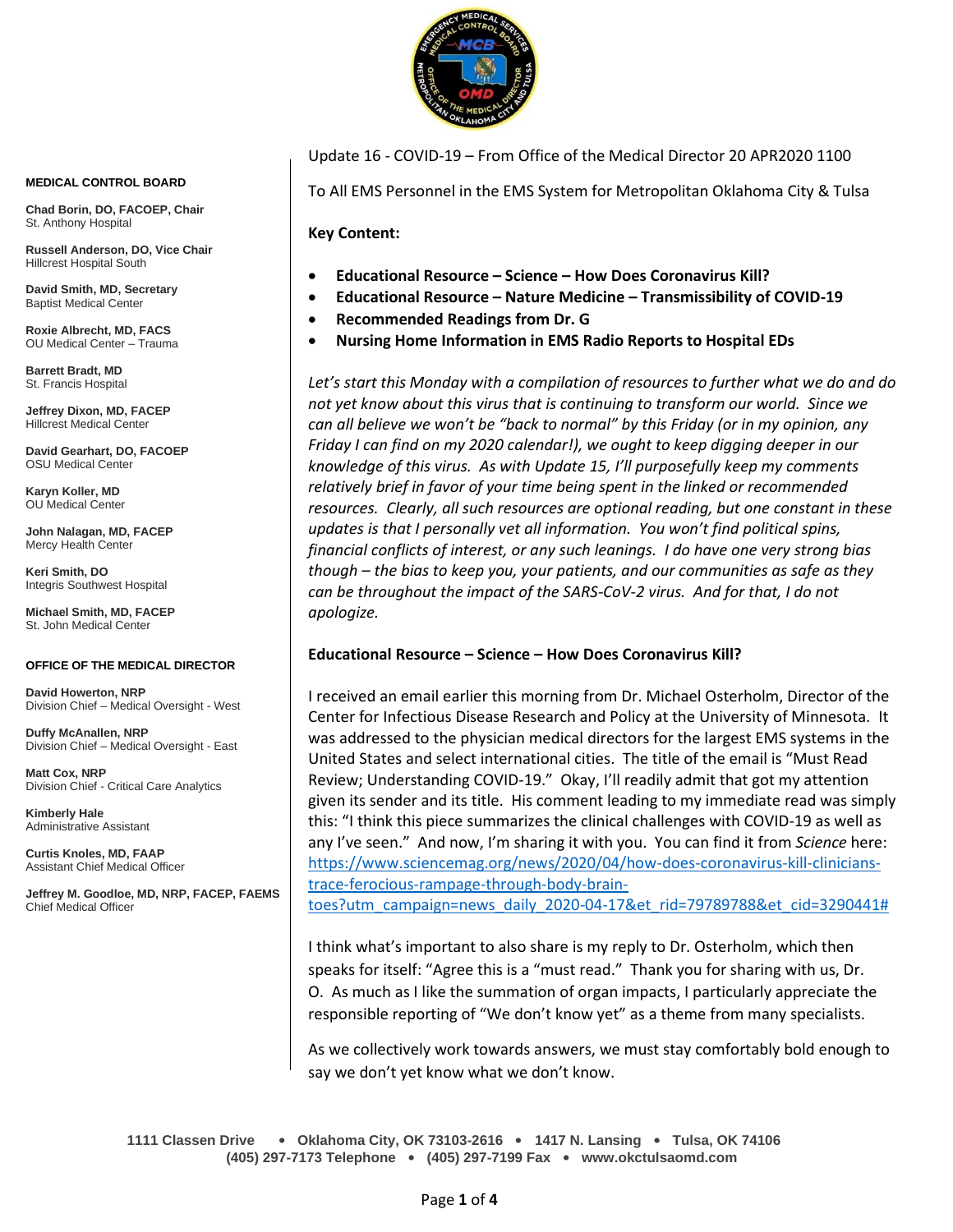My emails and conversations are increasingly full of folks saying, 'I don't know, but blah blah blah.' The blah, blah, blah is holding us back, or worse yet, fooling us and leading us to chasing geese that have penchants for PCP & bath salts. Far better and more scientific to invoke the simple period after I don't know. I don't know. And then our minds stay open to discovery that will hopefully change the world."

It's okay not to know. It's not okay to make something up that sounds good. Statements without the basis of data (and the plural of anecdote isn't data) can delay us in finding the accurate answers we all need to move this virus from current to past history. Yes, we must treat patients today, even when some of what is happening, we don't know why. I'm encouraged at the speed we are learning, though.

## **Educational Resource – Nature Medicine – Transmissibility of COVID-19**

In my Monday early am electronic Twitter feed, which sometimes (nearly all the time right now) gets read infrequently was this gem of an article link that helps us understand the challenge of stopping viral transmission from one of us to another. This becomes more important when a vaccine isn't going to be available this calendar year and testing isn't currently as available or more pointedly as reliable as we want it to be. This article from *Nature Medicine* involves a bit of careful reading to conclude that very problematically the period of highest contagiousness looks to be involving the two days BEFORE a person develops the symptoms of COVID-19. This speaks to the benefits we have seen with social distancing. It also speaks to how critically careful our communities must be in any planning to "reopen" parts of commerce and society events.

This information makes me concerned seeing the roadways quite busy this past weekend and selected parking lots (Wal-Mart, Lowe's, etc.) nearly full, at least during mid-day Saturday. For those wondering, I was out to run a bit of oil and gas through an old car's engine, after I had recharged its dead battery, not to shop amidst the growing masses. Just my note of caution recalling that bias I mentioned earlier.

Here's the link to the *Nature Medicine* article[: https://www.nature.com/articles/s41591-020-0869-5](https://www.nature.com/articles/s41591-020-0869-5)

## **Recommended Readings from Dr. G**

Some of us like to read and some of us don't. That's okay and I'm not trying to change your learning style. I'm interested in and in different stages of three reads right now that I will share with you. For clarity, I have no financial interests in any of the authors, books, or any other part of such transactions.

The first is by Dr. Michael Osterholm himself with Mark Olshaker as co-author. The book is *Deadliest Enemy: Our War Against Killer Germs.* I'll let you decide the helpfulness of this book with this passage I read just last night:

"When everyone is involved in a pandemic, no one has extra help or supplies or food or medicine to send around, unless there was sufficient planning. There is a naïve belief that the kinds of supplies we need to respond to a pandemic, such as medical products, drugs, vaccines, and N95 respirators – commonly known as face masks – will be a click away on the Internet. Not so."

You might be thinking pretty much anyone could write that kind of stuff today, no advanced degree or study required. This was written in 2017. I won't recommend any single purchasing resource to avoid any perceived conflicts of interest in that regard, but here's a cover photo of the book so if you are interested, you'll know you are purchasing the right one: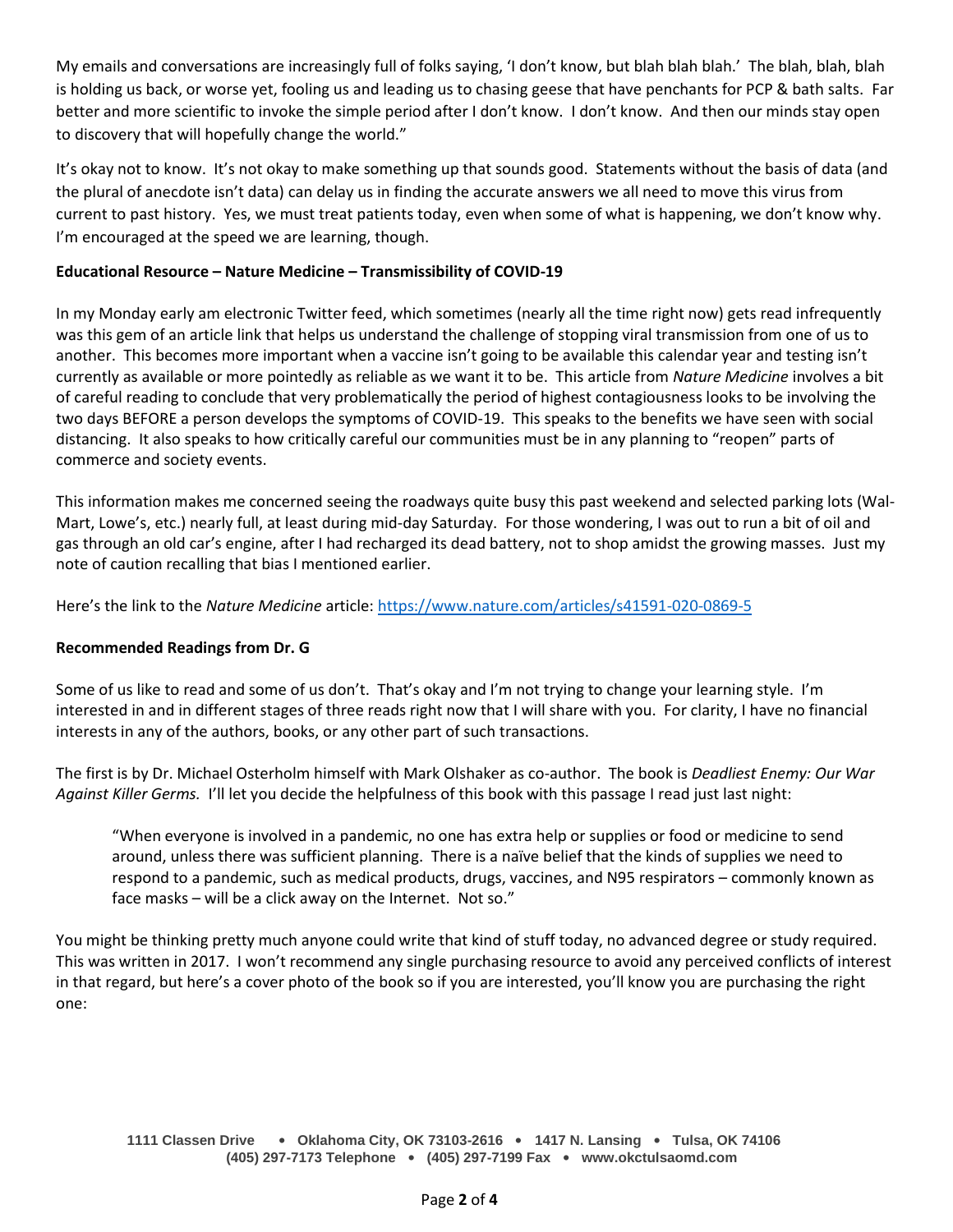

The second book is a review of what I believe is the closest comparison to what we are experiencing today: the 1918- 1919 influenza pandemic. There are several books about this subject, given its impact in illness, death, economics, and societal disruption. This one is by John M. Barry, titled *The Great Influenza: The Story of the Deadliest Pandemic in History* and has earned the praise of several of my EMS physician colleagues. It's apparently so popular that my order weeks ago is still backordered, though I'm hoping to get it delivered this week.



The third book I'll recommend for now (future recommendations will involve other media formats, too) is one that is most likely off your radar. This book details a tragedy in Halifax, Nova Scotia, Canada in December of 1917. A massive

**1111 Classen Drive** • **Oklahoma City, OK 73103-2616** • **1417 N. Lansing** • **Tulsa, OK 74106 (405) 297-7173 Telephone** • **(405) 297-7199 Fax** • **www.okctulsaomd.com**